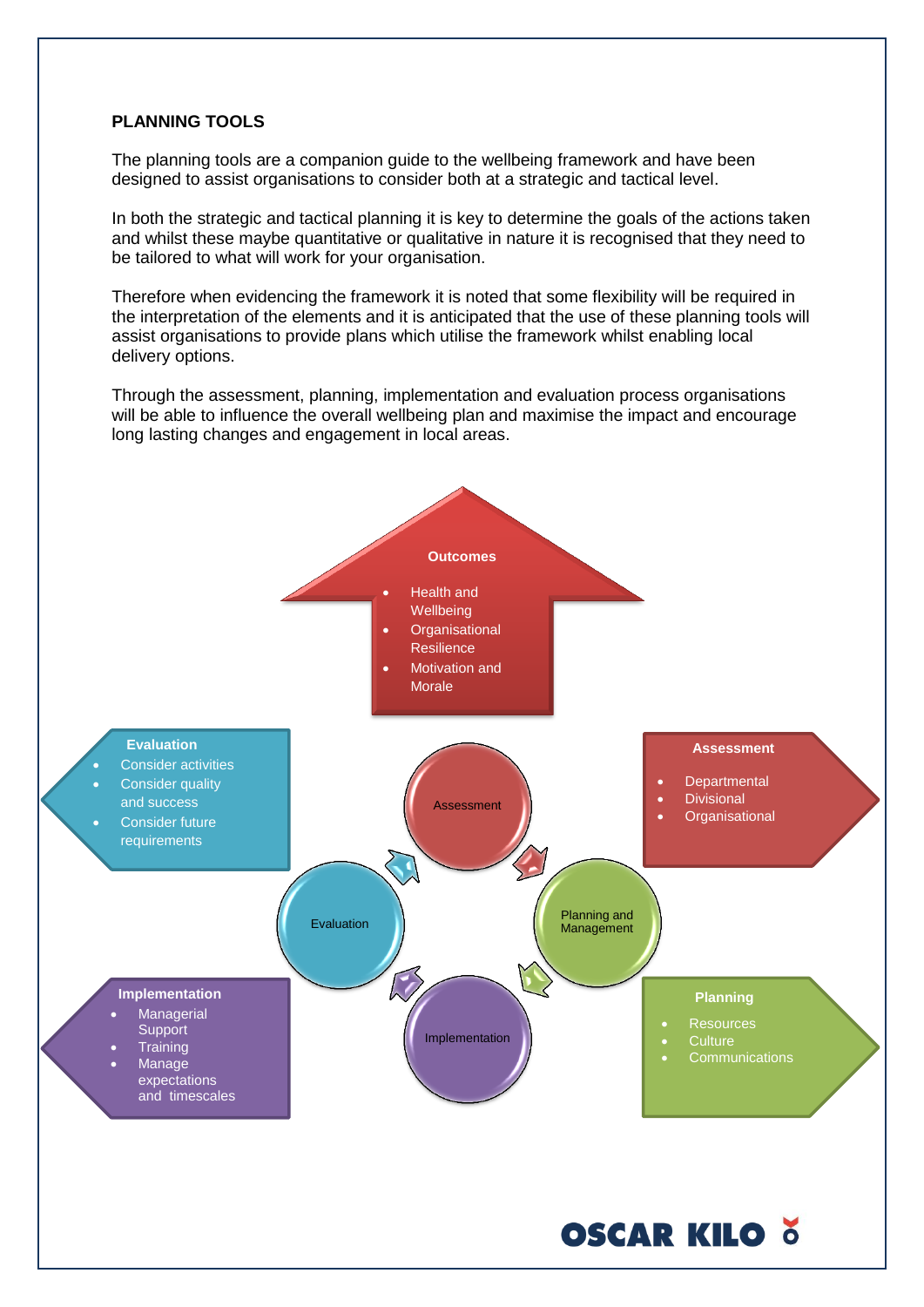# **STRATEGIC PLANNING TEMPLATE – TIMESCALES 3 TO 5 YEARS**

The Strategic Plan should enable you to assess your current situation by considering your Journey so far, the approach taken and what is needed in the next 3-5 years. It will need to consider the resources required to deliver the key elements and identify the Critical Success Factors

### **Consider;**

- What is our focus and how will this be achieved
- How will we approach delivery
- Where do we want to go and what do we want to enhance
- How will this provide clarity of purpose
- Has it included an assessment of current workplace environment (policies, procedures and infrastructure)
- Does the plan reflect the multi-dimensional nature of wellbeing in our organisation
- Is it achievable
- Have benchmarks been established
- Does it build on existing knowledge and resources

| Key Area: |            |              |                       |           | Strategic<br>Objective |                          |                          |
|-----------|------------|--------------|-----------------------|-----------|------------------------|--------------------------|--------------------------|
| Area ID   | Influences | Stakeholders | Key<br><b>Drivers</b> | Readiness |                        | Mechanisms for<br>Change | <b>Strategic Outcome</b> |
|           |            |              |                       |           |                        |                          |                          |
|           |            |              |                       |           |                        |                          |                          |
|           |            |              |                       |           |                        |                          |                          |
|           |            |              |                       |           |                        |                          |                          |
|           |            |              |                       |           |                        |                          |                          |